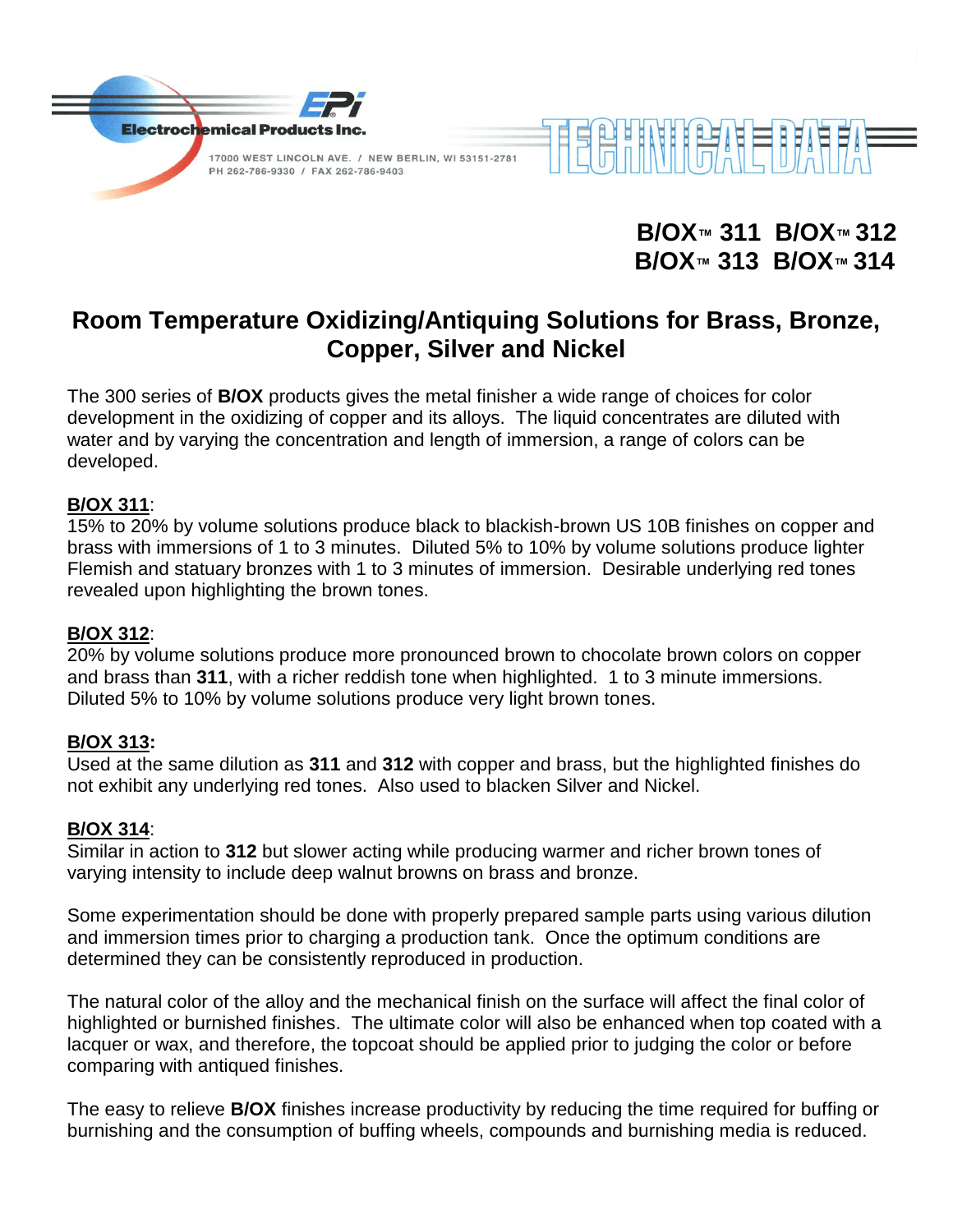## **EQUIPMENT REQUIRED**

Acid resistant tanks, tumbling barrels, baskets, hooks, and racks must be used with the **B/OX** and **E-Pik** solutions. Plastic, plastic lined, rubber lined, glass or stainless steel are suitable. Mild steel may be used for the cleaning, rinsing and sealant tanks. A mild steel immersion heater is required for the **E-Kleen** tanks. A filtration system may be required with the **B/OX** solution. In some infrequent installations an ion exchange system may be required for the rinse water after the **B/OX** solution to remove heavy metals.

# **FINISHING PROCEDURE**

- 1. Surfaces must be free of oxides and residual plating solutions.
	- a.) Plated surfaces should be thoroughly rinsed with cold water followed by another short rinse in a room temperature 5% Sulfuric Acid solution or **EPI's E-Pik 215** acid salts (1/4 oz. to 2 oz./gallon water) to neutralize residual alkaline plating solutions.
	- b.) Wrought alloys and sheet stock can be mechanically cleaned and deoxidized by burnishing, belt sanding, glass bead, or sand blasting. Chemical cleaning and deoxidizing can be accomplished with **EPI's E-Kleen 153** soak/electrocleaner, followed by **E-Pik 215**. A cold water rinse is used following cleaning and deoxidizing to remove residual solutions or blasting dust.

## 2. **Oxidizing Brass, Bronze, and Copper**

Immerse pieces, while still wet from the preceding rinse in the **B/OX** solution for the length of time necessary to produce the desired color. Rotating perforated plastic barrels are recommended for processing small parts. When using dip baskets, the parts should be agitated when immersed in the solution to break air bubbles and to assure solution contact with all surfaces.

- 3. Rinse thoroughly in bottom fed overflowing cold water rinse. A stagnant hot water rinse can be used to speed drying, but it should be preceded by a short cold water rinse to minimize staining. Hot rinses should be maintained at 160º to 180ºF and dumped periodically or overflowed very slowly. A rinse aid may be helpful in eliminating water spots.
- 4. Force drying in heated spin dryers, ovens or cob meal will minimize streaking and staining. Large architectural panels should be wiped dry or blown dry. Small parts do not require drying if they will be barrel or vibratory burnished immediately after rinsing.
- 5. "Highlighted" or relieved antique finishes are produced by buffing, scratch brushing, barrel or vibratory burnishing.
- 6. Sealing the finish with a protective topcoat will enhance the color and impart corrosion and abrasion resistance. A clear acrylic lacquer topcoat such as **E-Tec 520** produces a hard, dry US 10L finish. **E-Tec 501** produces an oily US 10B finish.
- 7. For a hand applied wax topcoat we use **RENWAX**.

## **Blackening Silver Surfaces With B/OX 313**

- 1. Clean, if necessary with **EPI's E-Kleen 153** or **E-Kleen SR 148-E**. Mechanically engraved surfaces do not have to be cleaned if they are blackened immediately after engraving.
- 2. Rinse thoroughly with cold water to remove residual cleaning or chemical etching solutions.
- 3. Dilute one (1) part **B/OX 313** concentrate with 1 to 3 parts water to determine by test the shortest immersion time required to produce the desired depth of black. The immersion time is controlled by the amount of water.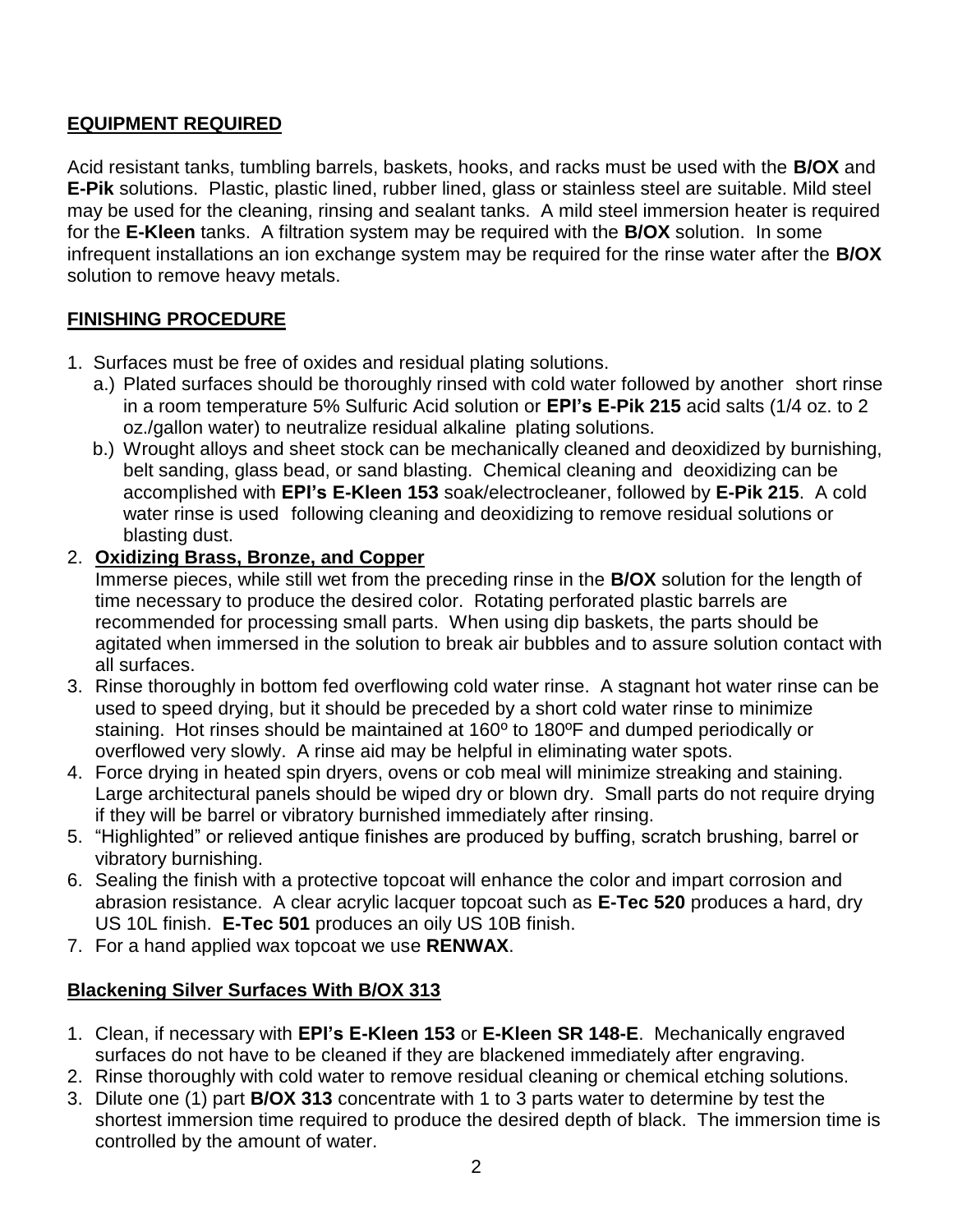- 4. Rinse with hot or cold water and force dry.
- 5. A variety of antiqued finishes are produced by buffing, scratch brushing, barrel or vibratory burnishing.
- 6. Seal and enhance the depth of black with a topcoat of **EPI's E-Tec 520** or **E-Tec 521**.
- 7. For a hand applied wax topcoat we use **RENWAX**.

## **Blackening Nickel Plating With B/OX 313**

- 1. Freshly plated nickel surfaces should be kept wet with rinse water to prevent the surface from becoming too passive to react with the **B/OX 313** solution. The reactivity will depend upon the level and type of brighteners used in the nickel plating and it may be necessary to activate the surface with a 2-5 minute immersion in a 25% Hydrochloric Acid solution or an acidic or reverse current nickel activator.
- 2. Rinse thoroughly with cold water to remove residual activator solution.
- 3. Dilute one part **B/OX 313** concentrate with 3-9 parts water and determine by test the shortest immersion time required to produce the desired depth of black. Varying the amount of water will shorten or lengthen the immersion time. Interference colors of varying intensity and color from gold to purple will be developed on the surface prior to the desired black. Immersing parts longer than necessary will cause the black finish to fade.
- 4. Rinse with hot or cold water and force dry.
- 5. Apply a topcoat of **E-Tec 520** or **E-Tec 521**.
- 6. For a hand applied wax topcoat we use **RENWAX**.

**NOTE: EPI's Ultra-Blak 465** may also be used to blacken nickel. The **Ultra-Blak 465** process is operated at temperatures of 160º to 180ºF.

## **SOLUTION MAINTENANCE**

The **B/OX** solutions are gradually depleted through use, but may be replenished indefinitely with periodic additions of **B/OX** concentrate. The strength of the solution and the amount of concentrate to be added can be determined by titrating the solution per burette titration control procedure **CP-1** available from **EPI**, or by using a simple dropping bottle method outlined below. The strength of the solution can also be fairly accurately maintained by the immersion time required to produce the desired color. As the time increases, add sufficient concentrate to reduce the time to your established standard. A sample of a freshly prepared bath should always be retained as a control.

The frequency of additions will depend upon the volume of work processed through the solution and the color developed. Producing the darker black and brown colors will consume more than the lighter colors. Coverage will be on the order of 400 sq/ft. per gallon of concentrate added to the bath for blacks, and 800 sq/ft. per gallon for the light browns.

For optimum results, the strength of the solutions should be maintained at 85% of its original strength or greater at all times and frequent small additions are recommended. With automatic lines a bath history should be established while running the first several (15 to 25) racks or barrels, and by titrating the strength after each 5 loads to determine the point at which the solution is depleted approximately 10-15% and replenishment is necessary. Timed metering pumps, triggered by the load, are recommended for replenishing the solution and maintaining a consistent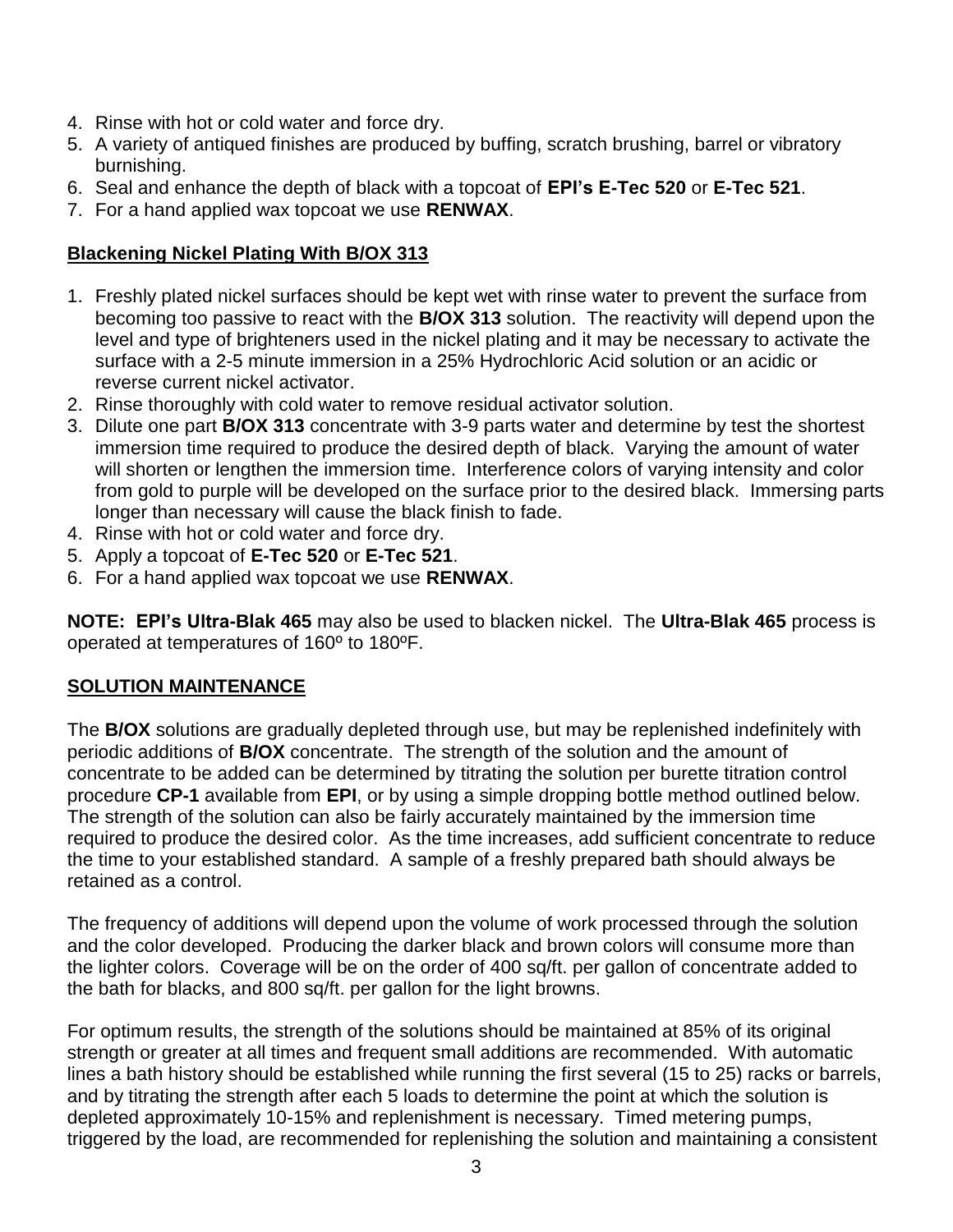strength. If the ambient temperature in the plant varies considerably, then electric heaters may be used to maintain a consistent solution temperature of 68º to 80ºF.

The life of the solution and coverage will be increased by continuous circulation and filtration through a 50 micron filter. An alternative with smaller baths is to allow the solid by-products of the reaction to settle to the bottom of the tank and transfer the solution to a plastic holding drum to be retained for recharging the tank after the solids have been removed.

**NOTE:** For optimum results with brass plated surfaces **EPI's E-Brite B-150** brass plating process is recommended. These plating brightener systems produce uniformly alloyed and colored finishes which will result in more uniformly oxidized and highlighted finishes that greatly reduce reject rates. **EPI's E-Brite 5.0 Cu** alkaline non-cyanide copper plating process is recommended for superior copper finishes.

### **DROPPING BOTTLE CONTROL PROCEDURE**

A sample of a freshly prepared production bath should always be taken as a control solution prior to running any parts through the bath. If a sample was not taken, a laboratory prepared solution at the same concentration may be used as the control solution. Titration of this "new" solution will provide the figure for **D1**.

- 1. Transfer a 5 ml sample of the production bath into a 125 ml Erlenmeyer flask.
- 2. Dilute with water to the 50 ml mark.
- 3. Add 2 ml 6N (1:1) Hydrochloric Acid to the flask.
- 4. Add 4 ml of the 15% by weight Potassium Iodide solution.
- 5. Add 2 ml of Starch solution. The solution will become a dark blue to almost black color.
- 6. Add the 0.5N Sodium Thiosulfate solution, from the dropping bottle drop by drop counting the drops while swirling the flask.
- 7. The end point is marked by a sudden change in color from dark black to light brown.

**Note:** Upon standing, the light brown color will turn dark again, but additional Sodium Thiosulfate solution should not be added. The first end point is correct.

8. Calculate the amount of concentrate to be added as follows:

$$
C_2 = \frac{D_1 - D_2}{D_1} \quad (C_1)
$$

**C<sup>2</sup> =** Concentration in gallons to be added to the bath.

**D<sup>1</sup>** = Number of drops of Sodium Thiosulfate used to titrate the new production bath.

**D<sup>2</sup>** = Number of drops of Sodium Thiosulfate used to titrate the used production bath.

**C<sup>1</sup> =** Volume of concentrate in gallons used to make up the original "new" bath.

A test kit for the above procedure is available from **EPI**.